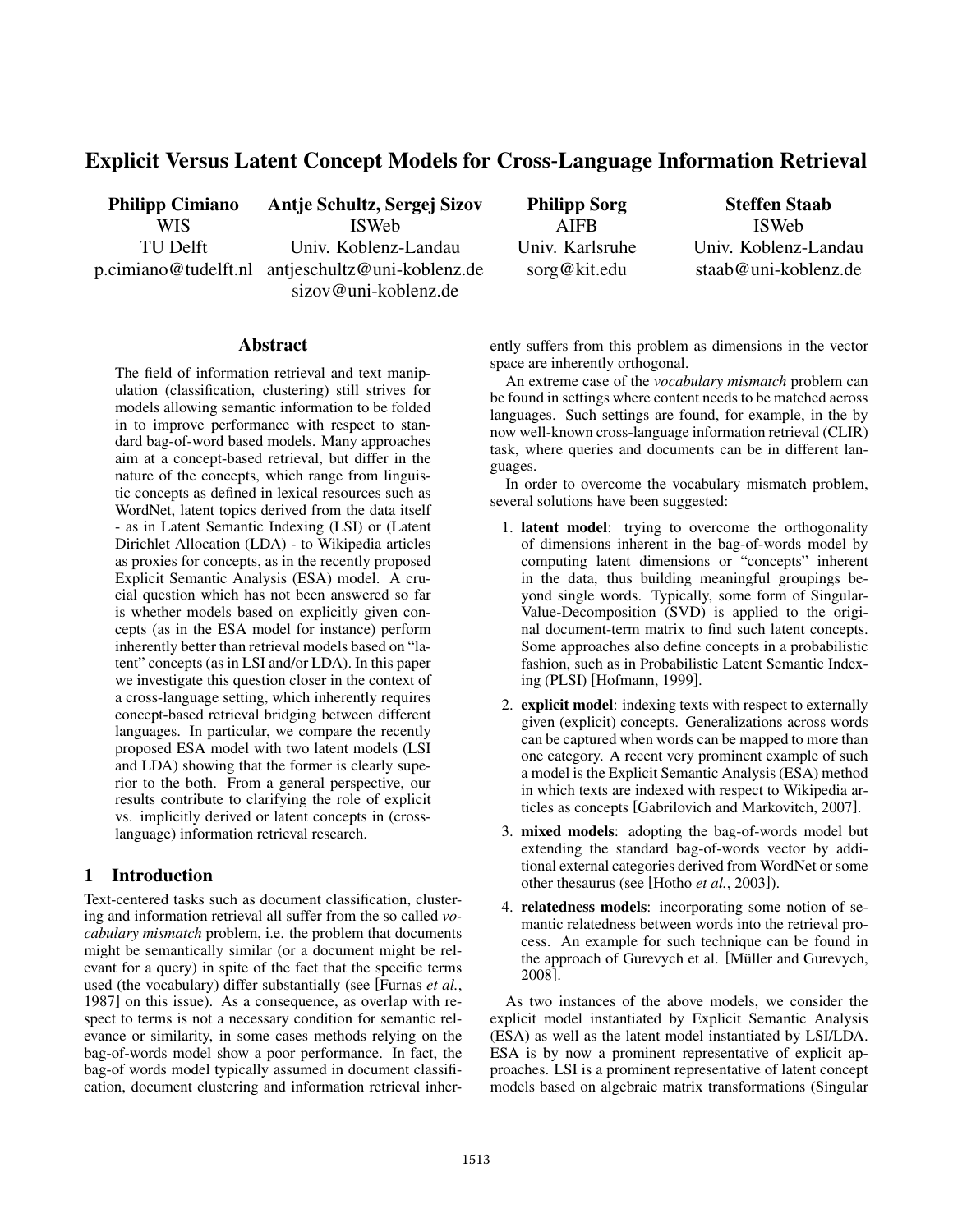Value Decomposition of the term-document relationship matrix, in our case). Finally, LDA can be seen as a typical probabilistic approach to latent concept computation (i.e. generative probabilistic language model).

As we are concerned with cross-language IR in this paper, we build on CL-LSI [Dumais *et al.*, 1997] as well as on an extension of ESA to a cross-lingual setting (CL-ESA) as described in [Sorg and Cimiano, 2008]. In essence, CL-LSI assumes parallel texts and the original document-term matrix represents each (parallel) document with terms of the different languages. The process of singular value decomposition then yields latent dimensions encompassing words from different languages. In the case of CL-ESA, documents are indexed with respect to their language's Wikipedia articles as in ESA, but the resulting vectors are mapped to vectors for other Wikipedias relying on Wikipedia's cross-lingual structure linking articles to their corresponding articles across languages.

Our focus in this paper is on the empirical comparison of the three mentioned models (CL-ESA, CL-LSI and CL-LDA) on a cross-language retrieval task. The motivation for this comparison stems from the fact that ESA was identified to be superior with respect to LSI on the task of computing relatedness between words [Gabrilovich and Markovitch, 2007]. Interesting and in our opinion straightforward research questions are whether i) ESA performs better than LSI/LDA also on document retrieval tasks and ii) in particular on cross-language retrieval tasks where LSI for instance has been shown to achieve reasonable results (see [Dumais *et al.*, 1997]).

The remainder of the paper is structured as follows: in Section 2 we describe a generic framework for cross-lingual concept-based retrieval, which is later instantiated for CL-ESA (Section 3) as well as CL-LSI/LDA (Section 4). In Section 5 we describe our data, experimental settings and results. Section 6 discusses related work before concluding.

## 2 General Framework

The general framework for cross-lingual retrieval we build on in this paper has the following characteristics:

- it is vector based and builds on the cosine similarity to assess the relevance between documents and queries
- documents are represented as vectors in a certain "concept space" which abstracts from the various languages considered

The *concept space* is defined by a set of concepts C which might be explicit and external (as in ESA) or data-derived as in (P-)LSI/LDA. The different frameworks then need to define the following components of the vector-based and concept-based retrieval: i) the concept space  $C$ , and ii) the function mapping documents  $d \in D$  into the concept space, i.e. define the function  $\Phi: D \to \mathbb{R}^{|C|}$ . Here we assume that the resulting vectors are thus real-valued.

Further, our framework distinguishes between two document collections: i) the document collection  $B$  providing *background knowledge* used to map documents into the concept space and ii) the actual target document collection  $D$  on which the retrieval is performed. In all our instantiations, the Wikipedias corresponding to the languages English, German and French or the target document collection itself will represent the background knowledge collection B. However, our framework is generic enough to accommodate other collections.

In what follows we discuss the various instantiations of this general framework, discussing in particular the properties of the concept space.

## 3 Cross-language Explicit Semantic Analysis

Explicit Semantic Analysis (ESA) [Gabrilovich and Markovitch, 2007] attempts to index or classify a given document d with respect to a set of explicitly given external categories. It is in this sense that ESA is explicit compared to approaches which aim at representing texts with respect to latent topics or concepts, as done in Latent Semantic Indexing (LSI) (see [Deerwester *et al.*, 1990]). Gabrilovich and Markovitch have outlined the general theory behind ESA and in particular described its instantiation to the case of using Wikipedia articles as external categories. We will build on this instantiation as described in [Gabrilovich] and Markovitch, 2007] which we briefly summarize in the following.

Explicit Semantic Analysis takes as input a document d and maps it to a high-dimensional real-valued vector space. This vector space is spanned by a Wikipedia database  $W_k =$  ${a_1, \ldots, a_n}$  in language  $L_k$  such that each dimension corresponds to an article  $a_i$ . ESA is explicit in the sense that the concept space C corresponds exactly to the article space of Wikipedia, i.e.  $C := W_k$ .

This mapping is given by the following function:  $\Phi_k^{ESA}$  :  $D \to \mathbb{R}^{|W_k|}$ , where  $\Phi_k^{ESA}(d)$  :=  $\langle a s^{ESA}(\ddot{d}, a_1), \ldots, a s^{ESA}(d, a_n) \rangle$ . The value  $as(d, a_i)$ in the ESA vector of d expresses the *strength of association* between  $d$  and the Wikipedia article  $a_i$ .

One approach to define such an association strength function as is to use a TF.IDF function based on the Bag-of-Words (BOW) model of the Wikipedia articles [Gabrilovich and Markovitch, 2007]. The association strength can then be computed as the sum of the TF.IDF values of the article  $a_i$  for all words of  $d = \langle w_1, \dots, w_s \rangle$ :  $as^{ESA}(d, a_i) :=$  $\sum_{w_j \in d} T F. IDF_{a_i}(w_j)$ 

The ESA framework has been extended in [Sorg and Cimiano, 2008] and [Potthast *et al.*, 2008] for the case of crosslanguage retrieval by mapping the vector representation of documents from one Wikipedia article space to a Wikipedia from another language. This is achieved by exploiting Wikipedia's language links. A function  $m_{i\rightarrow j} : W_i \rightarrow W_j$ is assumed to return for an article in Wikipedia  $i$  the corresponding article in Wikipedia for language  $j^1$ .

In fact, given a text  $d \in D$  in language  $L_i$ , it turns out that we can simply index this document with respect to any of the other languages  $L_1, \ldots, L_n$  we consider by transforming the vector  $\Phi_i^{ESA}(\vec{d})$  into a corresponding vector in the vector

<sup>&</sup>lt;sup>1</sup>While this is not the case in general, in our specific settings (see Section 5)  $m_{i\rightarrow j}$  can indeed be assumed to be a bijective function.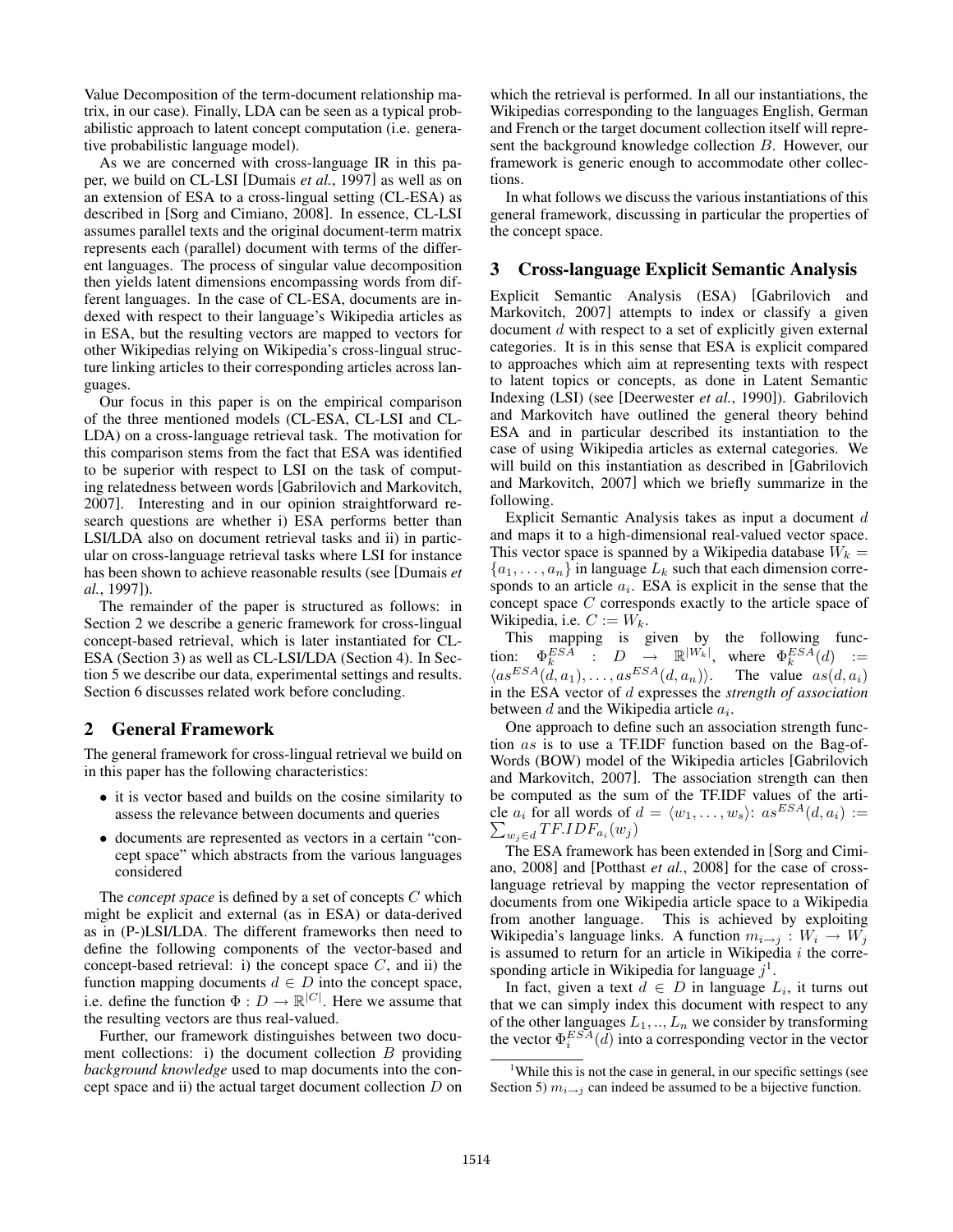space that is spanned by the articles of Wikipedia in the target language. Thus, given that we consider  $n$  languages, we have  $n^2$  mapping functions of the type:  $\Psi_{i\to j}$ :  $\mathbb{R}|\bar{W}_i| \to \mathbb{R}|W_j|$ 

$$
\Psi_{i\rightarrow j}(\langle v_1,\ldots,v_{|W_i|}\rangle):=\langle v_{m_{i\rightarrow j}-1(1)},\ldots,v_{m_{i\rightarrow j}-1(|W_j|)}\rangle
$$

In order to speed up processing and yield more compact vectors, we consider only the top  $n$  dimensions of the ESA vectors by using projections  $\Pi_n$  of our vectors selecting only the  $n$  dimensions with the highest values. The parameter  $n$ will be varied in our experiments.

Given the above settings, it should be straightforward to see how the actual retrieval works. The cosine between a query  $q_i$  in language  $L_i$  and a document  $d_j$  in language  $L_j$  is calculated as:  $cos(q_i, d_j) :=$  $cos(\Pi_n(\Psi_{i\rightarrow j}\Phi_i(q_i)), \Pi_n((\Phi_j(d_j))))$ . We used our own ESA implementation as used already in [Sorg and Cimiano, 2008].

#### 4 Latent Semantic Analysis for CLIR

#### 4.1 Latent Semantic Indexing (LSI)

LSI is a well known approach for extracting concepts from a given text corpus [Deerwester *et al.*, 1990]. It is based on singular value decomposition (SVD), a technique from Linear Algebra. As a full SVD is a loss-free decomposition of a matrix M, which is decomposed into two orthogonal matrices  $U$  and  $V$  (left and right singular vectors) and a diagonal matrix  $\Delta$  (singular values) estimating less singular values and their corresponding singular vectors leads to an approximation of M by:  $M \approx \tilde{U} * \Delta * \tilde{V}^T$ . The set of concepts  $C$  is given implicitly by the columns of  $U$ , i.e.  $C = col(U)$ . U covers the term-concept-space by holding a weight for the correlation of each term-concept-pair. Analogously, the document-concept-space V contains a weight for the document-concept-correlation. Since the dimension of  $\Delta$ corresponds to the number of concepts and singular values are derived in descending order a reduced SVD results in the most relevant concepts.

In the term-document-matrix, each document of the background knowledge collection  $B$  is represented as a termvector using  $TF.IDF$ -values as weights. By reducing the dimension of the model, LSI brings related terms together and forms concepts. In this new space documents are no longer represented by terms but by concepts. New documents (e.g. from the retrieval document collection) or queries are represented in terms of concepts by "folding them in into the LSI model" by multiplying their term-vector with U. The document-concept mapping is thus defined by the following function:  $\Phi(d) = U^T * d$ . In contrast to ESA, documents are mapped to a representation of lower dimension. Similarity between documents or query and documents is computed via the cosine-measure in our LSI implementation.

For Cross Language LSI (CL-LSI), a parallel text corpus consisting of parallel (similar) documents in different languages is used, e.g. Wikipedia as cross-lingual corpus or parallel corpora of automatically or manually translated documents. Each document in this corpus is constructed as a multiset of words by merging the words for the same document in different languages. Such a multiset is treated as one document in the document-term-matrix consisting of several languages, from which a multi-lingual feature space is built [Dumais *et al.*, 1997] and to which standard singular value decomposition can be applied, yielding multilingual concepts.

#### 4.2 Latent Dirichlet Allocation

As an instance of the probabilistic latent topic models, we consider the LDA based generative model. The basic idea of this approach is to abstract from particular words and to represent multi-lingual documents by mixtures over a set  $C$  of latent concepts  $c_1 \ldots c_k$  (i.e. hidden document-specific themes of interest), whereby each concept is characterized by a fixed conditional distribution over words from different languages.

LDA assumes that all multi-lingual terms (both observed and previously unseen) are generated by randomly chosen latent concepts. In contrast to the SVD used in LSI, LDA has a well founded probabilistic background and tends to result in more flexible model fitting [Blei *et al.*, 2003]. It allows resources to belong to multiple latent concepts with different degrees of confidence and offers a natural way of assigning probabilistic feature vectors to previously unseen resources.

In line with [Blei *et al.*, 2003], the content of the particular document is generated by selecting a multinomial distribution over concepts given the Dirichlet prior. For each term, a concept is generated from the document-specific concept distribution, and then a keyword is generated from the discrete distribution for that concept as follows:

- 1. The number of words in the multi-lingual document is chosen:  $n \sim Poisson(\xi)$
- 2. The keyword generating parameter is chosen:  $\theta \sim$  $Dir(\alpha)$
- 3. For each of the document terms  $t_i$ ,  $i = 1...n$ :
	- The generative concept for  $t_i$  is chosen:  $c_i \sim$  $Multinomial(\theta)$ .
	- The term  $t_i$  is generated using a multinomial probability with parameter  $\beta$  conditioned on  $c_i$ :  $p(t_i|c_i, \beta)$

For the multi-lingual retrieval scenario, the LDA approach can be instantiated as follows. In the first step, the background knowledge collection  $B$  is constructed as in the LSI case (Section 4.1). The resulting 'mixed' multisets are considered as 'training documents' and used for fitting the corpus-level properties  $\alpha$  and  $\beta$  which are estimated using the variational Expectation Maximization (EM) procedure [Blei *et al.*, 2003]. In the process of corpus analysis we also obtain the document-level variables  $\theta$ , sampled once per multilingual document. As a result we obtain the posterior distribution of the hidden concepts  $c_1 \ldots c_k$  given a document d:

$$
p_d(\theta, \vec{c} | \vec{t}, \alpha, \beta) = \frac{p_u(\theta, \vec{c}, \vec{t} | \alpha, \beta)}{p_u(\vec{t} | \alpha, \beta)}
$$
(1)

Given the estimated model parameters, the similarity between new documents in different languages can be computed. First, each document is mapped to a concept-based representation by  $\Phi$ . In the LDA approach  $\Phi$  estimates the distribution of the hidden concepts  $c_1 \ldots c_k$  (1) using the variational EM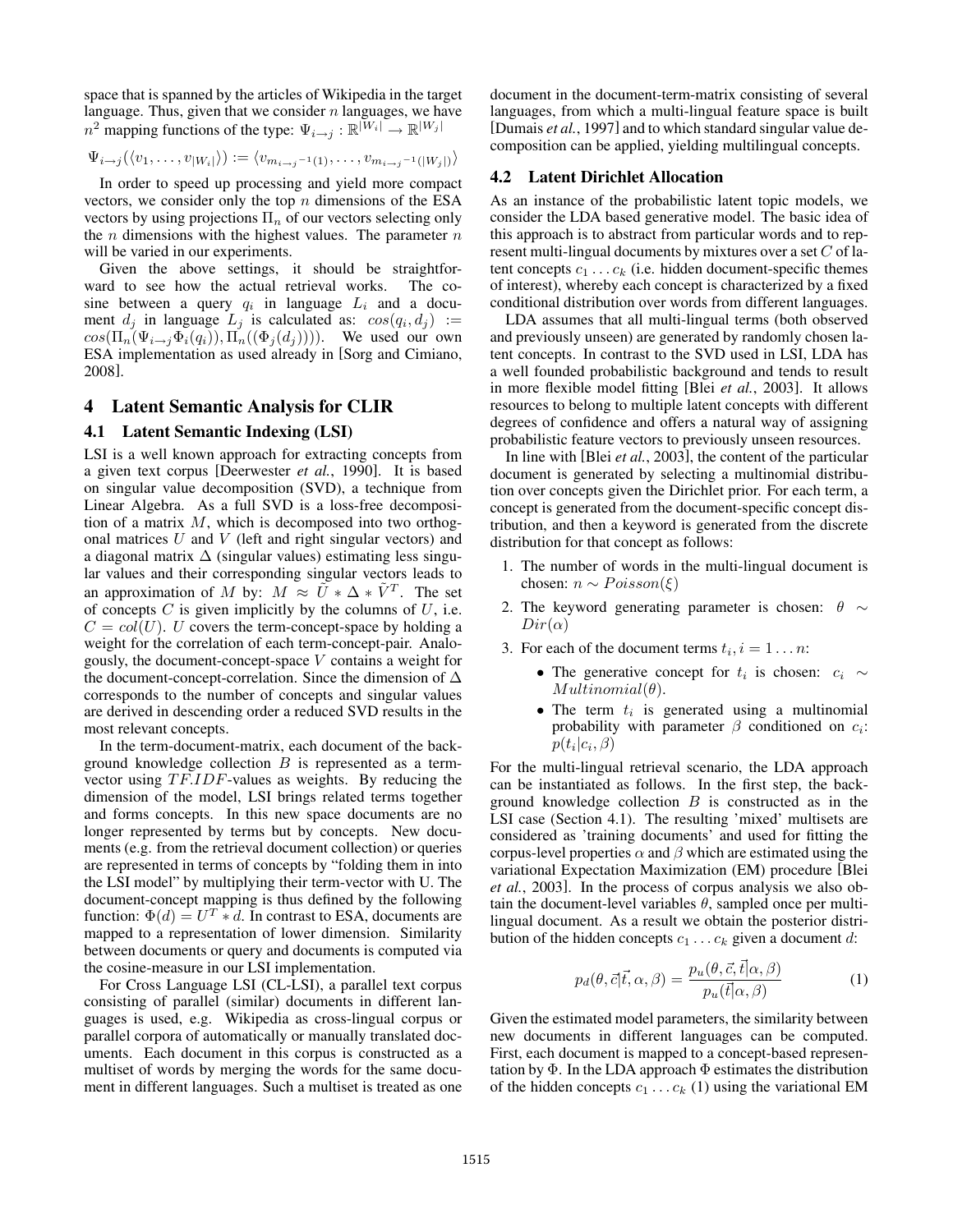procedure [Blei *et al.*, 2003]. The estimated probabilities are considered as characteristic features of the document in the latent concept-based feature space:  $\Phi(d) = p_d(\theta, \vec{c} | \vec{t}, \alpha, \beta)$ . Our expectation is that similar (or identical) documents in different languages show the similar behavior in terms of probabilities over latent concepts (1). We notice that the cosine similarity measure enforces in this case the intuitively expected IR-like similarity estimation behavior, whereby the similarity of the document to itself is maximized and the orthogonal document feature vectors (i.e. document vectors with disjoint sets of non-zero topic probabilities) have zero similarity.

#### 5 Experiments

The key objective of our experimental evaluation was to compare the appropriateness of discussed latent and explicit topical models for cross-lingual search and retrieval scenarios. In doing so, we compared different representation models using the same utility (ranking) function for retrieval of similar multi-lingual documents. In our comparative experiments we used our own implementation of the ESA framework, the Octave SVD implementation 2, and the LingPipe LDA implementation <sup>3</sup>.

#### 5.1 Methodology

For the comparison of the presented CLIR methods we used a standard mate retrieval setup. For mate retrieval evaluation, a text corpus with parallel documents in different languages is used. Taking the document in one language as a query, similar documents in another language are retrieved. It is assumed that the translated version (mate) is most similar to the document itself and therefore should appear on top of the ranked result list. Consequently, the observed position of the mate can be used as a comparison yardstick. Since document mates are explicitly known, no manual relevance assessment is needed for this kind of evaluation. In all evaluations, we used the cosine similarity measure for estimating similarity between feature vectors of the query document and of test documents.

As quality criteria, we considered top-1 and top-10 accuracy as well as the Mean Reciprocal Rank (MRR). Top- $k$  accuracy is the fraction of query documents, for which the mate document was placed among the first  $k$  matches in the ranked list. MRR estimates the average position of the mate document, with higher values corresponding to better retrieval results.

#### 5.2 Datasets

In our experiments we used two multi-lingual reference test collections D, Multext and JRC-Acquis. The Multext collection is a parallel corpus derived from the Multext project<sup>4</sup>. It contains ca. 3100 question/answer pairs from the Official Journal of European Community (JOC), translated into five languages. The JRC-Acquis<sup>5</sup> multilingual parallel corpus is

3 http://alias-i.com/lingpipe/

Figure 1: Results for the mate retrieval experiments on English and French documents for different topic numbers for LSI/LDA and different ESA vector lengths for CL-ESA.



(b) JRC-Acquis dataset

a collection of approx. 21,000 legislative documents of the European Union in 22 European languages.

For the Multext corpus, we used all documents available in three target languages English, German, and French (3055). Each document in one language was used as a query for searching in all documents of another language. For the JRC-Acquis corpus we randomly selected 3000 multi-lingual documents, fairly comparable to the entire size of the Multext corpus, and performed the similar evaluation on this fixed subset, but searching on the complete set of 21,000 documents, which explains why the results on Multext are better than those on JRC-Acquis.

For constructing the background document collection B, we used the publicly available English, German and French snapshots of Wikipedia <sup>6</sup>. We analyzed cross-language links between Wikipedia articles and restrictively used only articles correctly linked to each other across all three languages. Using the snapshot by 03/12/2008 for English, 06/25/2008 for French, and 06/29/2008 for German, we obtained the aligned collection of 166,484 articles in all three languages.

All mentioned collections were prepared using common IR-like preprocessing steps including text extraction, elimination of stopwords, special characters and extremely short terms (length  $<$  3), and stemming using language-specific Snowball stemmers<sup>7</sup>. For the corresponding German collections, we additionally applied a dictionary-based compound splitter based on [Koehn and Knight, 2003], using the entire German Wikipedia corpus as a reference dictionary.

Even after the preprocessing the Wikipedia corpus was too huge and too sparse for an efficient LSI. After claiming that each document and it's mate should have between 50 and

<sup>2</sup> http://www.gnu.org/software/octave/

<sup>4</sup> http://aune.lpl.univ-aix.fr/projects/MULTEXT/

<sup>5</sup> http://langtech.jrc.it/JRC-Acquis.html

<sup>6</sup> http://download.wikimedia.org/backup-index.html

<sup>7</sup>http://snowball.tartarus.org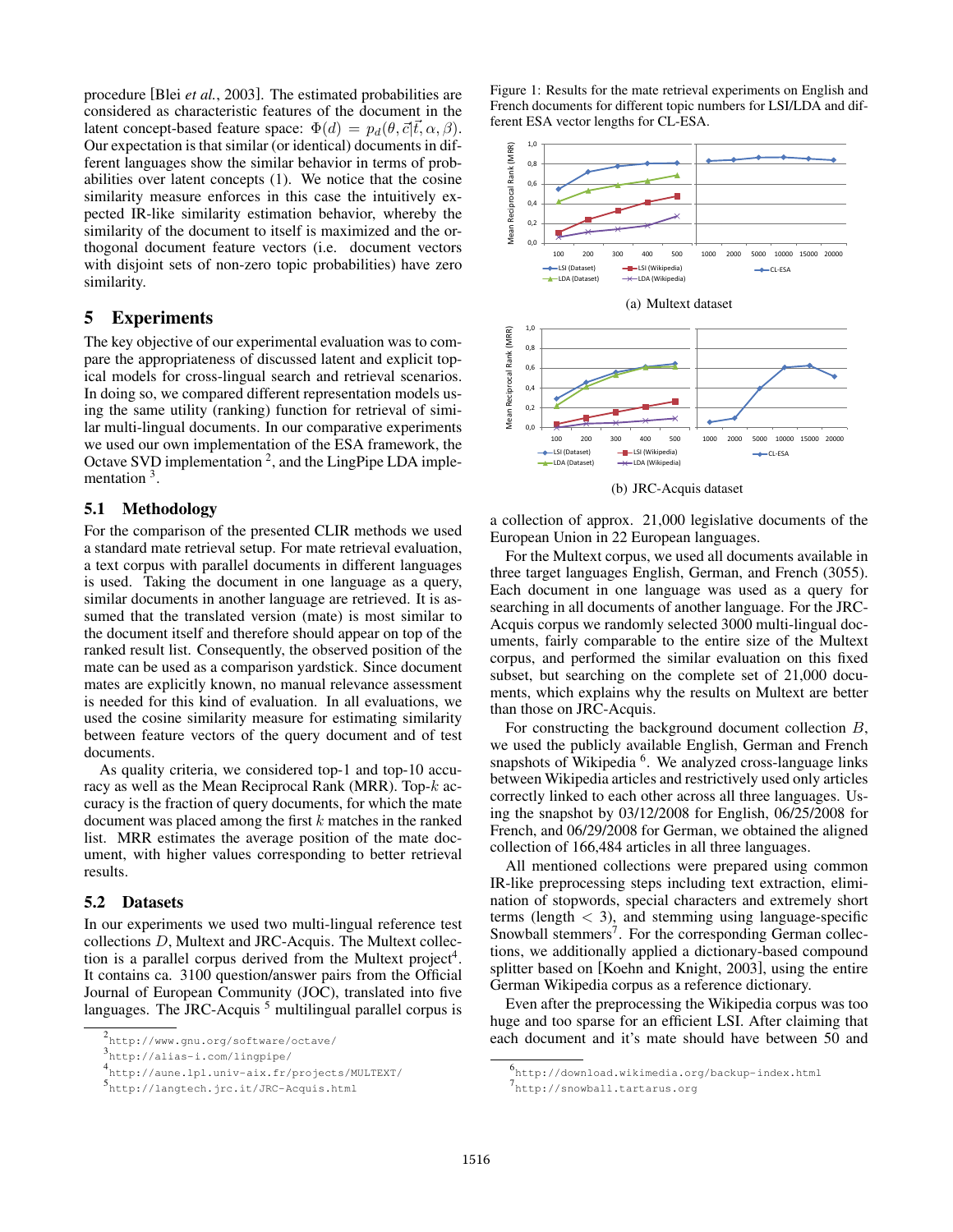500 terms we skipped all terms which appear less than 15 times. Finally we used all documents containing at least 75 terms, e.g. the number of English-French document pairs was reduced to 54764. These restrictions were applied to each language pair separately. Because of sparseness of the termdocument-matrices a similar process was applied to the JRC dataset.

## 5.3 Results

Both of the test collections, Multext and JRC-Acquis, are parallel corpora with explicitly aligned document versions in different languages, and are therefore directly applicable to the mate retrieval setting. For every CLIR method, we considered English, German and French as baseline languages and performed accordingly 6 series of experiments with all possible language pairs. The results for one language pair in both directions (e.g. English-German and German-English) were then averaged.

Figure 1 shows sample MRR results for mate retrieval experiments between English and French documents. ESA reaches its peak performance at about 10,000 dimensions considered, which shows that generally it needs a minimum number of "concepts" to perform reasonably, but clearly also reaches a point were further concepts start introducing noise somewhere after 10,000 documents. For latent topic models, the accuracy tends to increase from 100 to 500 topics. The exploration of computationally much more expensive latent models ends with 500 topics, due to computational limitations of our servers. In the experiments we report below, we used these optimal settings (10,000 for ESA, 500 for latent models) for all language pairs.

Table 1 shows the corresponding summary of achieved results. It includes the Top-1 and Top-10 accuracy as well as the Mean Reciprocal Rank of the mate. In addition, for latent topic methods we compared the retrieval characteristics for different choices of the background knowledge collections B, namely Wikipedia vs. the test collection itself at the ratio of 60% for learning and 40% for testing. The results show that w.r.t. the Top-1 accuracy measure, ESA outperforms both other models on all language pairs of the Multext dataset and on the en-fr and en-de pairs of the JRC-Acquis dataset, but not on de-fr. With respect to Top-10, LSI is in all cases better than ESA, but only when it has been trained on the retrieval document collection itself. When LSI is trained on Wikipedia as an aligned corpus, results are in all cases worse. This shows that ESA is indeed superior as it does not rely on an aligned corpus to be trained on to deliver good results.

## 5.4 Discussion

Our results show that the use of Wikipedia as a background knowledge source B leads to significantly worse results for latent topic models (in contrast to the case when they are trained on the retrieval document collection). The explanation of this phenomenon is twofold. On one hand, Wikipedia is not a fully parallel corpus and linked articles may show substantial variation in size, quality, and vocabulary. On the other hand, there is a serious vocabulary mismatch between Wikipedia and our thematically focused test collections. For instance, in the Multext collection, 4713 English terms (44%), 8055 German terms (53.8%) and 7085 French terms (53.6%) are not covered by Wikipedia articles at all. We also assume that the performance of LDA observed in our experiments can be further improved by heuristic model tuning, including optimization of concentration parameters for Dirichlet priors, or smoothing of estimated multinomial parameters (as described in [Blei *et al.*, 2003]).

Overall, it can be claimed that ESA clearly outperforms LSI / LDA unless the latter are trained on the document collection and not on Wikipedia. The availability of aligned corpora is a serious restriction, so that ESA is clearly the preferred model here as it delivers reasonable results requiring no data aligned across languages besides Wikipedia. A further crucial advantage is its excellent scalability: ESA does not require comprehensive computations with nonlinear space/time behavior and can be practically performed within 20-30 min for any desired number of topis in each of our test collections. In contrast, the computation of LSI and LDA models (with significantly lower dimensionality) took between 3h and 7 days.

## 6 Related Work

Among the most prominent approaches to cross-language information retrieval are translation-based techniques on the one hand and concept-based on the other. Translation-based techniques come in two different modes: either the query is translated into the target language typically by using bilingual dictionaries (see [Levow *et al.*, 2005]) or the documents are translated into the query language by using some fullyfledged translation system. Such systems have been recently shown to be very successful in CLEF campaign evaluations (see [Kürsten *et al.*, 2008]).

The second class of approaches are concept-based as motivated in Section 1. Dumais et al. [1997] also used LSI to compute "latent concepts" inherent in the data collection to perform cross-lingual retrieval similar to the approach in this paper. On a similar mate retrieval task as considered in this paper, a LSI-based system as described in [Littman *et al.*, 1998] achieves a Top-1 accuracy of above 98.3% (English-French) and 98.5% (French-English) using a 982-dimensional representation of the multilingual document space. These higher results are due to the fact that their LSIbased approach is trained on the very same collection where it is evaluated. Recently, several approaches have emerged which rely on explicitly defined concepts for indexing and retrieval. Many of these approaches are based on the seminal work on Explicit Semantic Analysis of Gabrilovich and Markovitch [2007]. They showed that ESA outperforms a bag-of-words baseline as well as LSI on the task of computing semantic relatedness of words. To our knowledge, this has not been shown in the context of a cross-lingual retrieval task. Two very similar approaches to ours are the one of Potthast et al.  $[2008]$  as well as Müller and Gurevych  $[2008]$ . While Potthast et al. apply ESA similarly to a cross-language retrieval task, their implementation of ESA is different to ours as they use a different association function  $as^{ESA}$  based on the cosine of term vectors of documents and articles. Potthast et al. achieved results with Top-1 Accuracy up to over